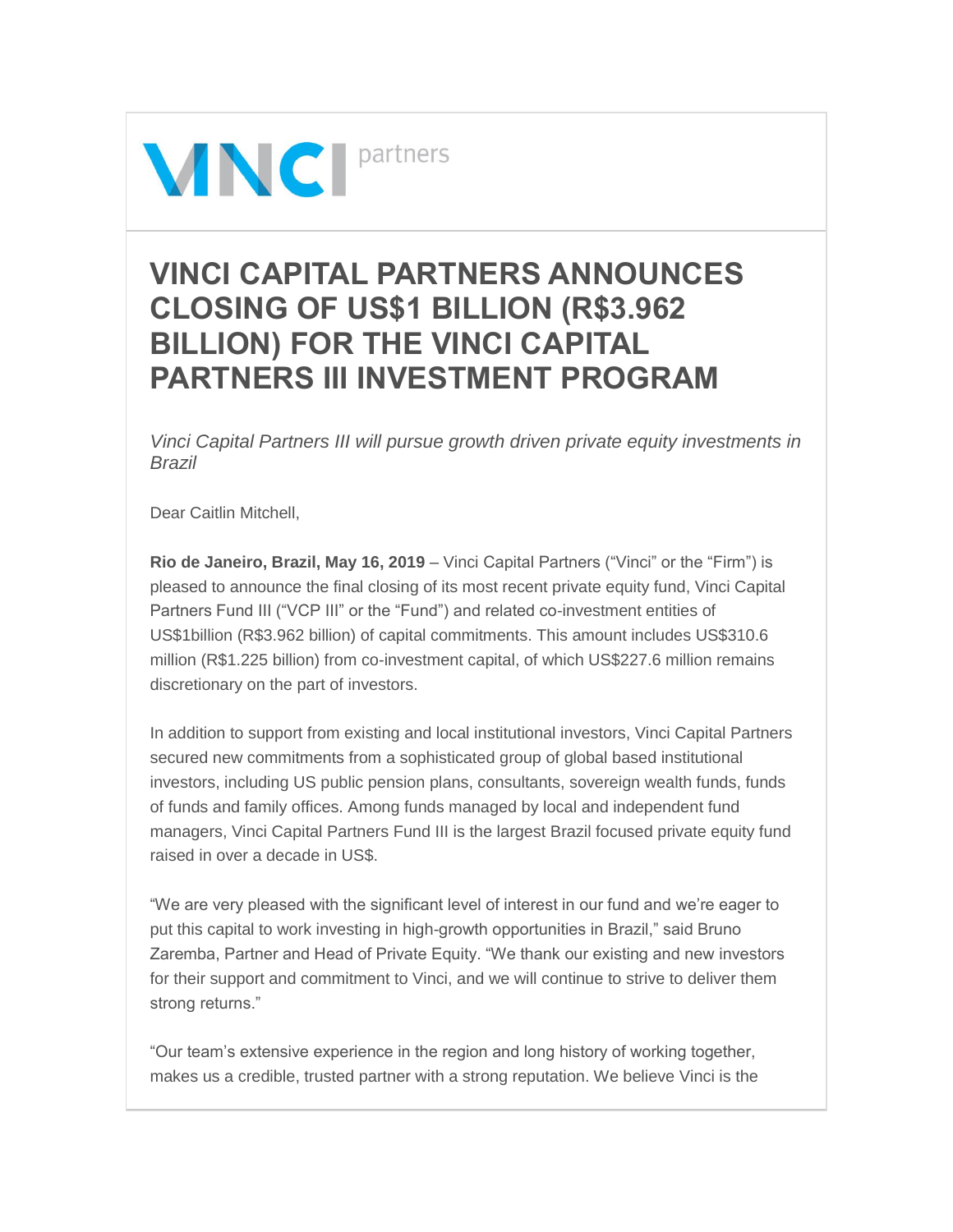partner of choice to entrepreneurs and CEOs in Brazil. We will continue to focus on delivering results to our investors and writing success stories together with management teams," adds Alessandro Horta, CEO.

Since 2001, investment vehicles controlled by Vinci have invested over US\$1.7 billion (R\$3.8 billion) across 22 investments to date. VCP III aims to continue its operationally– intensive, control–oriented strategy applied to the Firm's prior funds over the last two decades. The firm will work side-by-side with the company management teams to implement a post-acquisition operating plan and will seek to drive growth and value creation in the business. Vinci Partners considers that its key competitive advantage is its "home-grown" team with significant local knowledge, networks and proprietary deal flow in Brazil.

"The fundraising for VCP III has been a great success. We remain thankful for the continued support of our existing investors, and we are proud of the high quality of new investors we now welcome into VCP III," said Pedro Quintella, Partner and Head of Structuring and Investor Relations.

MVision Private Equity Advisers acted as the exclusive strategic fundraising adviser for Vinci Capital Partners. Debevoise & Plimpton LLP acted as the Fund's legal counsel.

## **About Vinci Capital Partners**

Founded in 2009, Vinci Capital Partners is an independently-owned private equity manager in Brazil. Vinci Partners' Private Equity investment team is led by Gilberto Sayão, Alessandro Horta, Bruno Zaremba, Gabriel Felzenszwalb and Carlos Eduardo Martins. The Firm has successfully invested in opportunistic private equity and equity-like investments in Brazil over multiple market cycles spanning nearly two decades. The team targets control and control-oriented investments in sectors it believes will benefit from the long-term growth in the Brazilian economy. Vinci is headquartered in Rio de Janeiro, Brazil and has an additional office in São Paulo, Recife and New York. For further information about Vinci Capital Partners, please visit [www.vincipartners.com/](http://www2.mvision.com/e/547632/2019-05-16/5nb4rx/556613331?h=8JOgV5vlzf6AgSAndwi8sipqrKnoSl2pRRcBseHq-38)

## **Contact**

For further information, please contact:

Bruno Zaremba, Partner and Head of Private Equity, Vinci Capital Partners, [bzaremba@vincipartners.com](mailto:bzaremba@vincipartners.com?subject=Press%20Release%20-%20Vinci%20Capital%20Partners%20Fund%20III)

Pedro Quintella, Partner & Head of Structuring and Investor Relations,